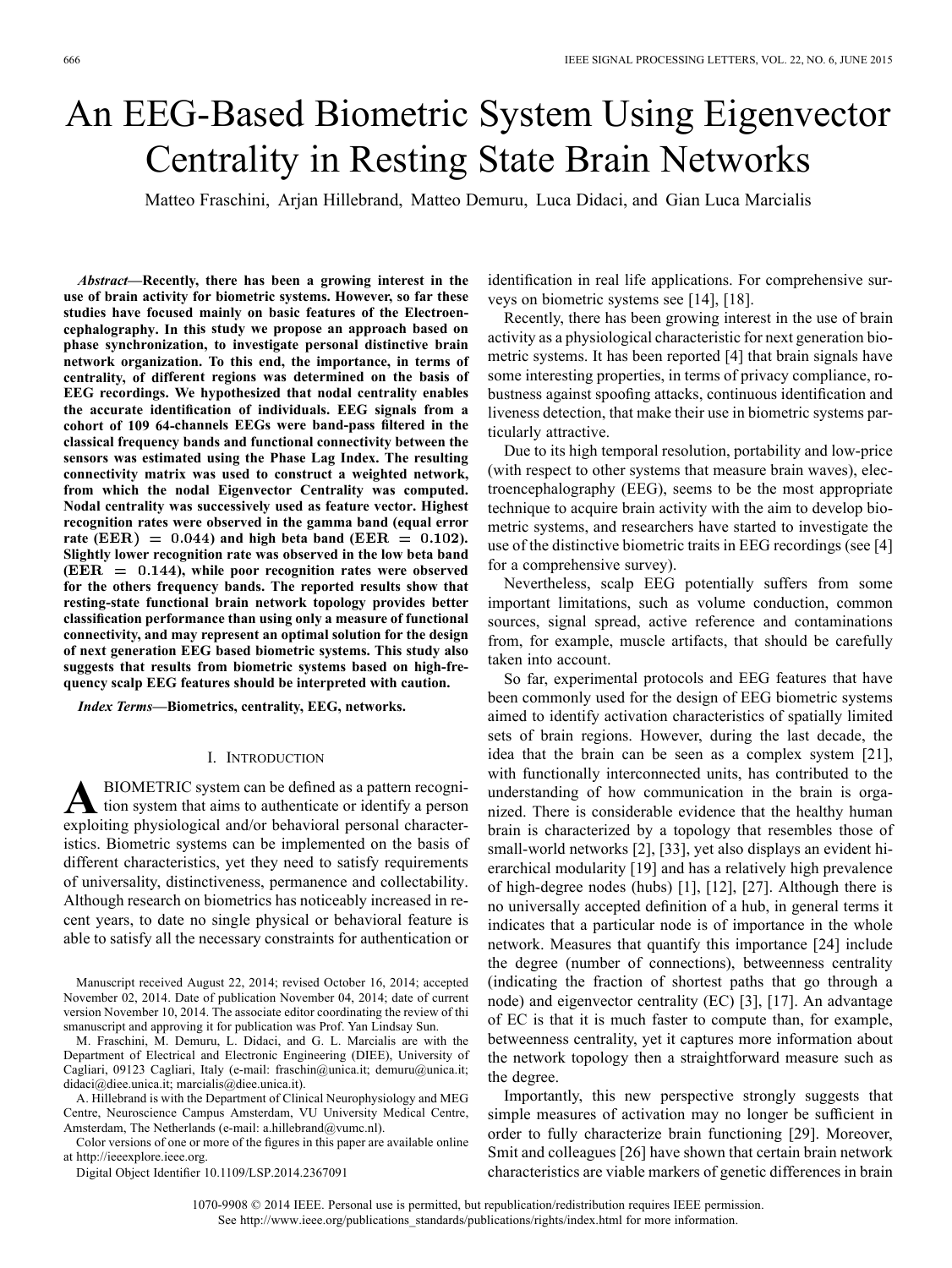

Fig. 1. A schematic view of the feature extraction procedure is represented. Panels respectively represent: raw EEG signals (upper left), band-pass filtered EEG signals (upper right), connectivity matrix containing PLI values (lower left) and role of each node in the network, where the size and colour of each node represent the importance of the nodes (lower right),. The EC values were used as feature vectors.

organization. Nevertheless, the use of the aforementioned topological characteristics of functional brain networks in biometric systems has not yet been reported, and their effectiveness to unveil distinctive personal physiological characteristics is as yet unknown.

Recently, La Rocca *et al.*[23] have proposed an interesting approach where they utilized a measure of functional connectivity as a biometric feature. They showed that functional connectivity patterns improve the performance of EEG-based biometric systems as compared to techniques based on power spectra.

In the present letter, we hypothesized that personal distinctive characteristics of functional brain organization can be effectively utilised in an EEG biometric system. We therefore proposed an approach that estimates the nodal importance (in terms of eigenvector centrality) within the whole functional brain network. These functional networks were based on a conservative measure of functional connectivity, namely the Phase Lag Index (PLI) [28], in order to avoid the above-mentioned problems associated with scalp EEG. Two recent reviews [25], [32] discuss the use of other possible solutions to these issues.

This study represents a first attempt to introduce the concept of functional brain network topology in the design of EEGbased biometric systems, also addressing the typical and underestimated (in the current biometrics literature) problems related to scalp EEG analysis and muscle contamination.

### II. THE PROPOSED METHOD

A schematic representation of the feature extraction procedure is shown in Fig. 1. The proposed method is based on four main steps: (i) band-pass filtering, (ii) functional connectivity estimation, (iii) brain network reconstruction, and (iv) characterisation of brain network topology.

The first step consists of band-pass filtering the raw (no data cleaning was performed) EEG signals in order to be able to study frequency-specific function brain networks. The procedure was performed using the eegfilt function which introduces no phase distortion [6].

The second step was performed by estimating pair-wise statistical interdependence between EEG time series using the PLI [13], [28]. The PLI, in contrast to the recently proposed approach based on spectral coherence [23], addresses the problems that are due to volume conduction, common sources and active reference, and therefore provides a more suitable estimate of functional interactions between brain regions. In particular, the PLI, which varies between 0 (no interaction, or interaction with zero-phase lag, referred to as volume conduction) and 1 (maximum interaction), evaluates the asymmetry of the distribution of instantaneous phase differences between pairs of channels in the following way:

$$
PLI = |\langle sign \left[ \sin \left( \Delta \phi \left( \text{tk} \right) \right) \right] \rangle| \tag{1}
$$

where  $\Delta \phi$  is the difference between instantaneous phases for two time series, defined in the interval  $[-\pi, \pi]$ ,  $t_k$  are discrete steps and  $\langle \rangle$  denotes the average over the time t. A functional connectivity matrix, containing the PLI values between each pair of electrodes is obtained.

In the third step, the functional network is represented as a (weighted) graph, where each electrode forms a node in the graph, and each functional connection an edge, where the PLI value is used as the strength of the connection.

The fourth step characterizes the functional brain organization, where we focused on a centrality measure in order to quantify the importance of each node in the network. Eigenvector Centrality (EC) [11], [15], [17] is a centrality measure based on the spectral decomposition of the weighted connectivity matrix. The EC of node  $i$  is equivalent to the  $i$ -th value of the eigenvector that corresponds to the largest eigenvalue of the weighted connectivity matrix. EC determines the importance of a node (within the network) by considering the quality of its connections (hence, not only how many connections it has, but also whether the connections are formed with important nodes). Furthermore, since EC is a normalized measure the comparisons between equal sized networks is much simplified. All the anal-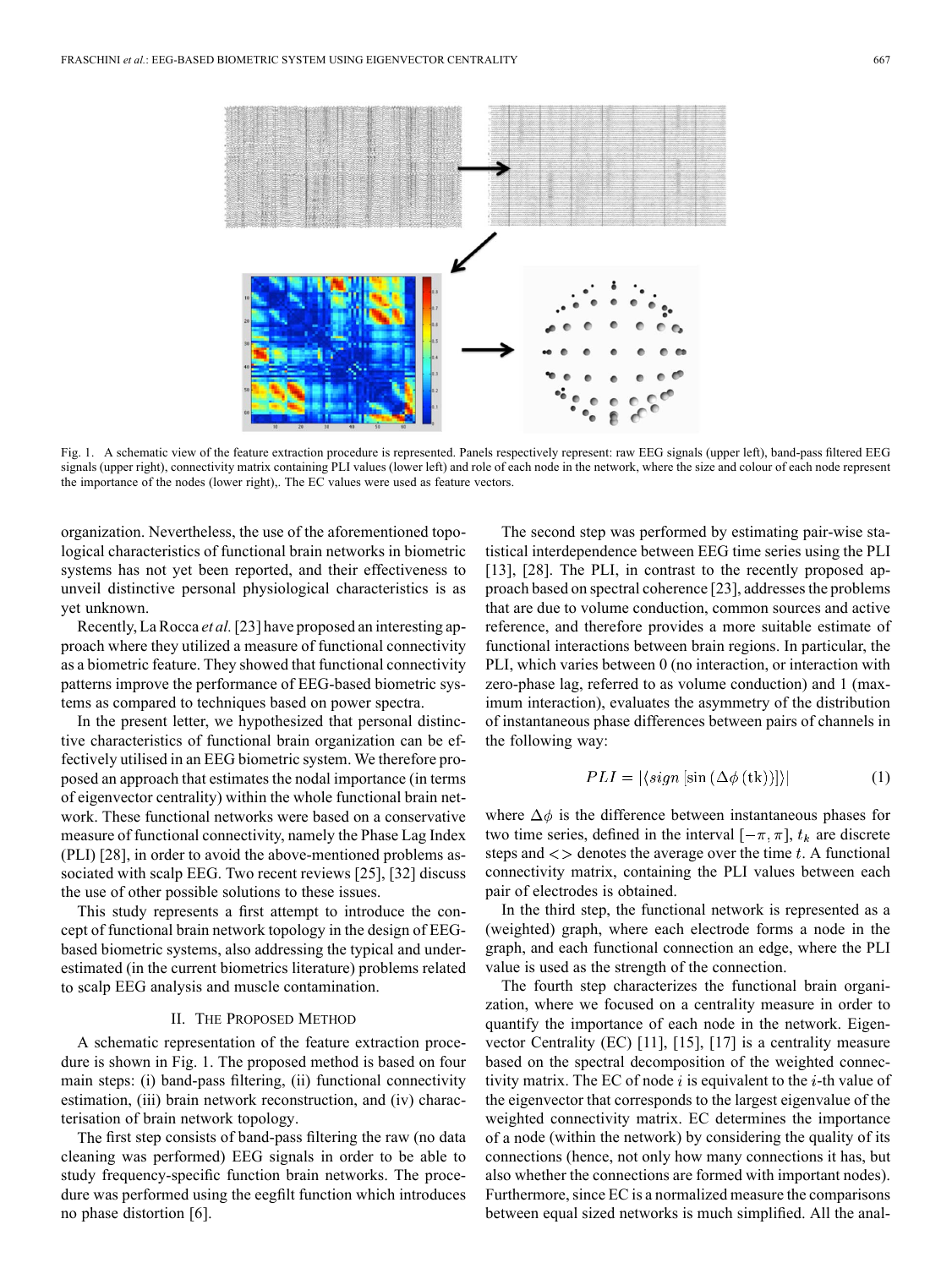| Frequency Band           | Resting state - eyes-open |            |        |         | Resting state - eyes-closed |            |        |           |
|--------------------------|---------------------------|------------|--------|---------|-----------------------------|------------|--------|-----------|
|                          | <b>EER</b>                | <b>AUC</b> | Rank-1 | Rank-10 | <b>EER</b>                  | <b>AUC</b> | Rank-1 | $Rank-10$ |
| Delta $(0.5 - 4 Hz)$     | 0.357                     | 0.292      | 0.113  | 0.356   | 0.437                       | 0.402      | 0.059  | 0.220     |
| Theta $(4 - 8 Hz)$       | 0.348                     | 0.328      | 0.077  | 0.294   | 0.387                       | 0.347      | 0.075  | 0.283     |
| Alpha (8 - 13 Hz)        | 0.328                     | 0.260      | 0.157  | 0.416   | 0.312                       | 0.247      | 0.199  | 0.469     |
| Low Beta $(13 - 20$ Hz)  | 0.144                     | 0.059      | 0.670  | 0.898   | 0.180                       | 0.096      | 0.558  | 0.804     |
| High Beta $(20 - 30$ Hz) | 0.102                     | 0.033      | 0.819  | 0.956   | 0.169                       | 0.088      | 0.600  | 0.838     |
| Gamma (30 - 50 Hz)       | 0.044                     | 0.006      | 0.969  | 0.995   | 0.065                       | 0.018      | 0.926  | 0.981     |

TABLE I RECOGNITION RATES

Recognition rates expressed as EER, AUC, rank-1 and rank-10 for each frequency band and for both eyes-open and eyes-closed resting state conditions.

ysis was performed using the Brain Connectivity Toolbox for Matlab [24].

Successively, a feature vector consisting of 64 elements, expressing EC values of each single node of the network, was used for classification. In the following, we investigated to which extent such features can indeed represent the unique characteristics of each individual when used for personal recognition and verification [14].

#### III. EXPERIMENTAL RESULTS

## *A. Data Set*

EEG signals from a public and freely available dataset (http://physionet.org/pn4/eegmmidb/) [8] were used in this study. EEG recordings were originally acquired using the 64 channels BCI2000 system (http://www.bci2000.org) with a sampling rate of 160 Hz, and EEG signals were referenced to the average of the ear-lobe electrodes.

The original dataset consists of fourteen different experimental runs including resting-state conditions (in both eyes-open and eyes-closed modes) and a set of imagery and real movements acquired from 109 subjects. Previous papers have used this dataset for both brain computer interface [7] and biometric system [23] design. Our analysis was performed on eyes-open and eyes-closed resting-state conditions, each single recording lasting 60 seconds in time. For each subject and each condition, five non-overlapping epochs of 12 seconds (2048 samples each; extracted from the entire recording) were separately analysed. EEG signals were band-pass filtered in the classical frequency bands: delta (0.5-4 Hz), theta (4-8 Hz), alpha (8-13 Hz), low beta (13-20 Hz), high beta (20-30 Hz) and gamma (30-50 Hz). However, since it has been shown that high-frequency components  $($   $>$  20 Hz) overlap with the spectral bandwidth of muscle activity [20], [34], [36], we only report high beta and gamma band results with the aims to allow comparison of our findings with previous studies, which did not exclude contaminated components [23], and to estimate the potential impact of such artifacts on the classification rate.

#### *B. Experimental Protocol*

All possible genuine and impostor matching scores (1,090 and 147,150, respectively) were computed for each frequency band separately. The scores represent the Euclidean distance between each pair of feature vectors. Therefore, lower scores represent genuine matching (lower distance), while higher scores represent impostor matching (higher distance). The corresponding similarity score have been successively computed as  $1/(1 + d)$ , where d represents the Euclidean distance. The performance of the proposed method was evaluated in terms of false acceptance rate (FAR) and false rejection rate (FRR) at different thresholds (that allow to accept or reject a match). FAR represents the error that occurs when the system accepts an impostor. FRR represents the error that occurs when the system rejects a genuine match. Receiver operating characteristic (ROC) curves were formed by plotting FAR and FRR at different thresholds. The area under the ROC curve (AUC) and the equal error rate (EER) were computed. The EER refers to that point where FAR equals to FRR. Lower AUC and EER values therefore indicate better classification performance. Furthermore, the rank-k performance, indicating the rate of correct identity occurring in the top k matches, were summarized using the Cumulative Match Characteristic (CMC) curve, where CMC curves were obtained using the FERET evaluation protocol [22]. Scikit-learn (version 0.14) for Python (version 2.7) was used for this analysis.

#### *C. Results and Discussion*

Recognition rates expressed as EER, AUC, rank-1 and rank-10 for each frequency band and for both eyes-open and eyes-closed resting state conditions are summarized in Table I. Higher classification rates were observed in gamma band, during eyes-open condition ( $EER = 0.044$ ) and eyes-closed condition ( $EER = 0.065$ ), and high beta band, during eyes-open condition ( $EER = 0.102$ ) and eyes-closed condition ( $EER = 0.169$ ). Slightly lower classification rates were observed in low beta band, during eyes-open condition  $(EER = 0.144)$  and eyes-closed condition  $(EER = 0.180)$ , while poor classification rates were observed for the others frequency bands, irrespective of the experimental condition. The rank-1 and rank-10 indices followed a similar pattern. ROC and CMC curves for each frequency band in eye-open resting state condition are depicted in Fig. 2 and Fig. 3, respectively. The performance obtained using the average PLI for each node was worse for all frequency bands (best performance was achieved for the gamma band eyes-open condition,  $EER = 0.251$ ). The reported high rates of classification observed in the resting state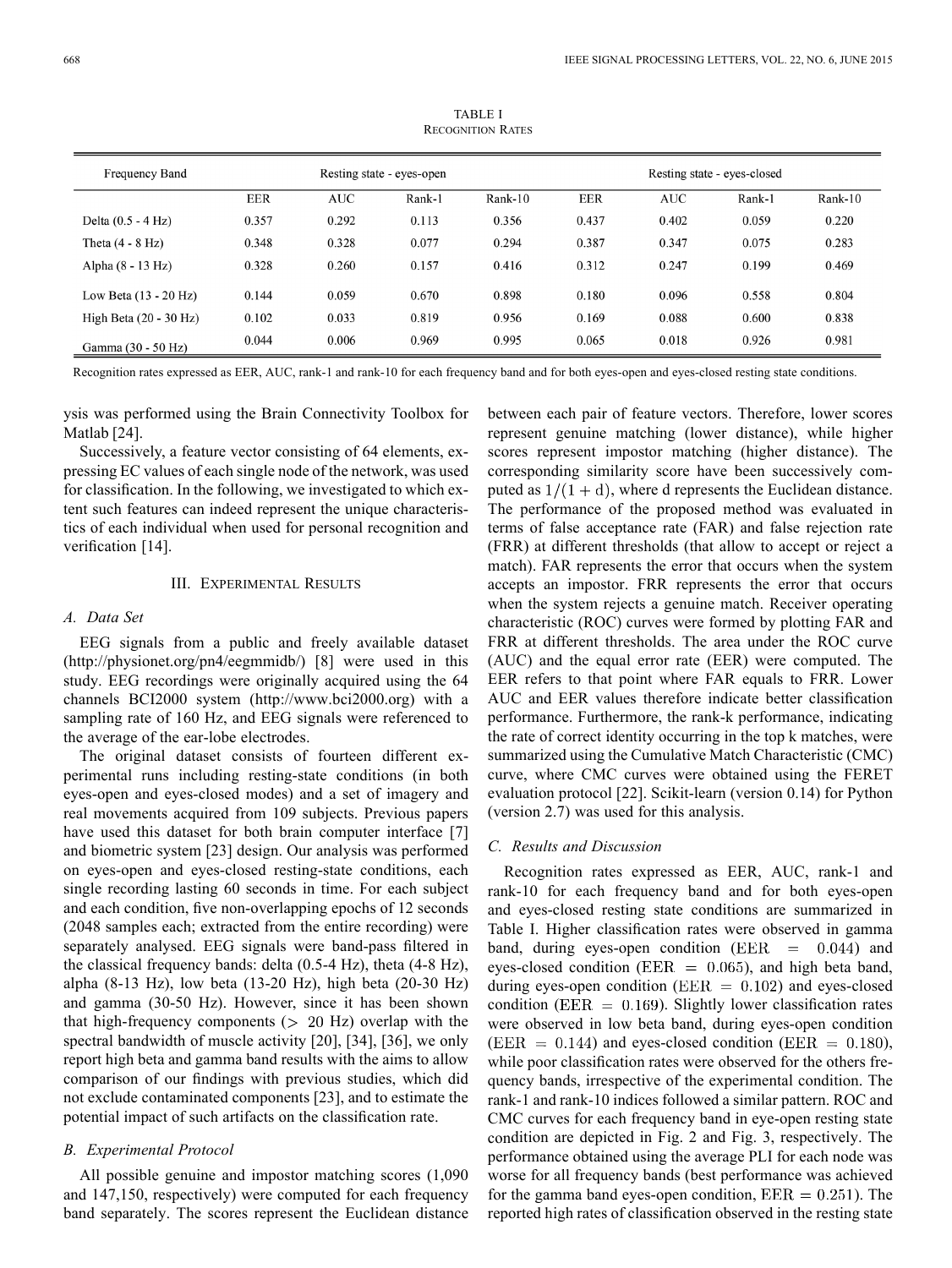

Fig. 2. ROC curves representing system accuracy for each frequency band in eye-open resting state condition.



Fig. 3. CMC curves representing system accuracy for each frequency band in eye-open resting state condition.

conditions should not be surprising. Indeed, it has been reported previously that the resting state is not a static phenomenon [9]. Probably due to fluctuations in processes such as attention or spontaneous cognitive mechanisms, which imply changes in the functional network organization, resting state networks differ considerably between subjects [16]. Furthermore, the key role of the beta band is in agreement with experimental findings that show that beta rhythms correlate with individual-specific traits that are claimed to be genetically induced [31]. Moreover, it has also been suggested that beta band activity represent an index of spontaneous cognitive operations during conscious rest [16]. The variability of resting state activity across subjects and the role of the beta band in defining inter-individual traits may therefore represent the basis for the observed distinctive network characteristics.

A direct comparison with previous papers is hindered by several issues. The current literature is characterized by high variability in (i) experimental protocols, (ii) EEG systems/number of channels, (iii) dataset structure/number of subjects, (iv) features extracted from the EEG, (v) frequency components, (vi) sensitivity to methodological biases and (vii) performance measures. As previously observed [4], there is no evidence yet of reproducibility and stability in the plenitude of results reported in the last decade. However, our findings show that features of resting state functional brain networks, in terms of eigenvector centrality, may be used for the design of EEG-based biometric systems. This approach adds to the current methods, which are mainly based on more simplistic characteristics of brain activity and limited by the investigation of activation patterns of spatially circumscribed regions that are not representative of the complex functional interactions among brain areas. Indeed, it has been shown [23] that recognition performance from a connectivity-based approach leads to better performance as compared to classical power-spectrum measurements. Importantly, in this work we have shown that network topology further improves classification performance, as compared to using only information about functional connectivity (PLI). Importantly, since we used EC, which is a normalised measure, our results should not be simply due to methodological biases (induced by e.g. differences in average degree) that are inherent to weighted network analyses [35].

Importantly, erroneous estimates of functional relationships between EEG channels may be obtained due to incomplete demixing of brain sources, volume conduction and the use of an active reference. In this work these problems were addressed by using a conservative index of phase synchronization, the PLI, which strongly limits the effects of these often-overlooked issues. Finally, our results strongly suggest that results from biometric systems that are based on high-frequency ( $> 20$  Hz) EEG features should be interpreted with caution. Indeed, although our results confirm that the investigation of high frequencies activity may provide good classification performance, it is difficult to estimate to what extent these results are induced by neural sources of activity or by muscle artifacts. The latter, when recorded from scalp-EEG, have spectral features that vary considerably across individuals [10], and hence may be partially responsible of the high accuracy in discriminating among different subjects. Alternatively, assuming that muscle artifacts vary along acquisition sessions, one could consider the use of a longitudinal dataset in order to extract features that are robust to noise, i.e. extract brain network topology that is repeatable and stable over sessions.

## IV. CONCLUSIONS

The proposed method based on EEG functional brain network topology may represent an appropriate technique to develop EEG-based biometric systems, giving better classification performance than simple measures of brain connectivity. The results from biometric systems based on high-frequency scalp EEG features should be interpreted with caution though. Future studies should investigate whether classification performance can be further improved by using cleaner recordings of patterns of neural activity, using techniques such as magnetoencephalography (MEG), which is less susceptible to contamination from muscle activity [5], and by using unbiased reconstructions of network topology [30] to generate inter-individual distinctive features.